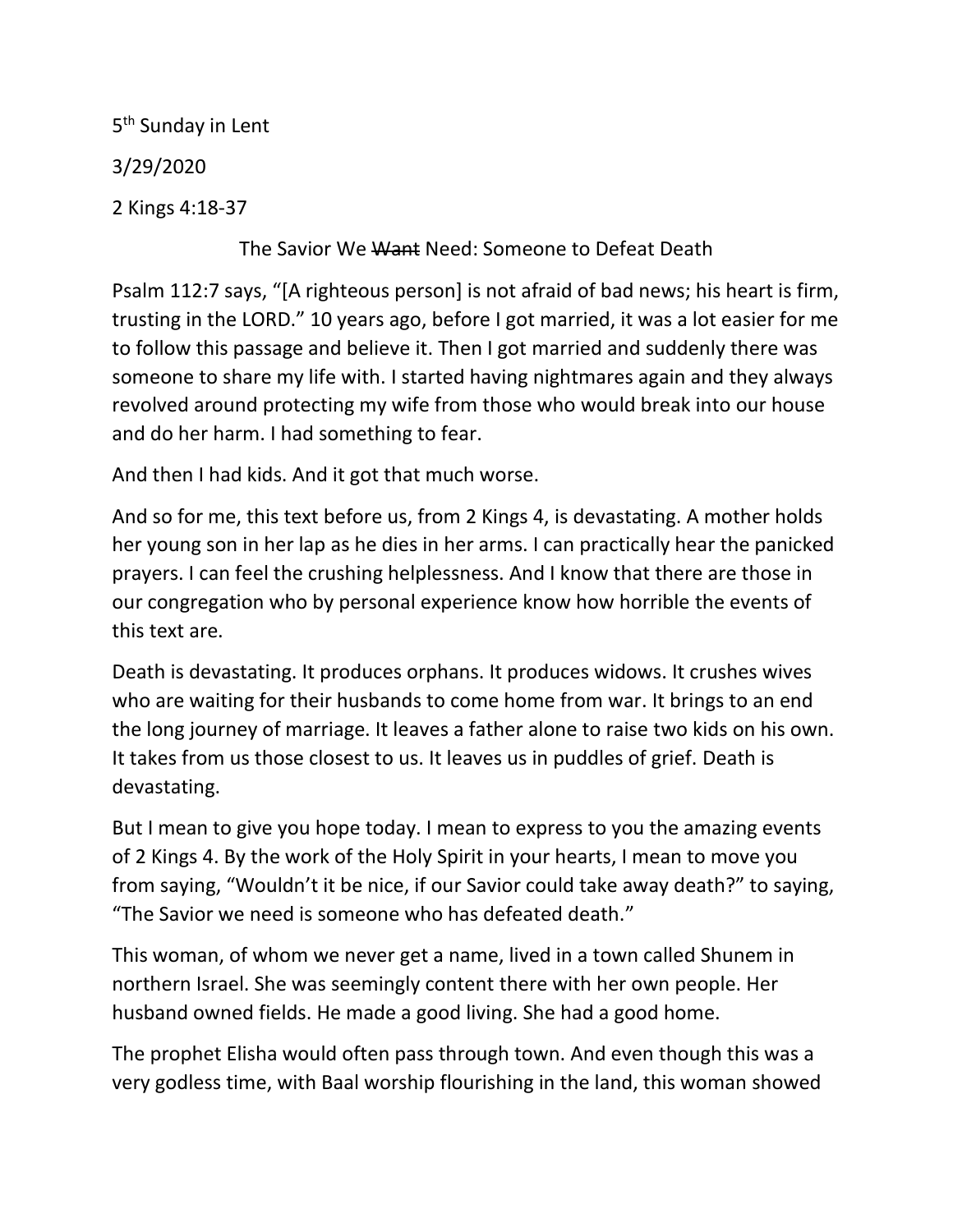the prophet of God great hospitality. She fed him. She welcomed him. She even asked her husband to make a small room for him on their roof, with a bed, a table, and chair, and a lamp for him. They gave him a place to stay whenever he came to town.

And so Elisha wanted to do something nice for her. Elisha's servant, Gehazi noticed, "She has no son and her husband is old." She had not known the joys of carrying life inside her womb. She had not heard the cute coo's of a 4 month old. What precious gifts of God our children are! And so Elijah called her and said, "About this time next year, you will hold a son in your arms."

How did she respond, "No, my lord, don't mislead your servant, O man of God!" Yet, a year later, she had a son.

And then the worst happens. Years later, the son, still young, but able to speak, is out with his father in the field. The day started perhaps as any other. The son appeared to be doing fine. Until, suddenly, he complained about his head hurting. The father told one of his servants to carry the son back. For hours, his mother held him as he complained about the pain, and then perhaps he lost consciousness, until finally his mother felt the worst feeling of all—the lack his breathing against her skin. Death is devastating.

People will look for excuses of any sort in order to disbelieve God. One of those excuses is this story. Oh, I doubt the unbeliever knows this text. But the world knows this story. A mother, a father lose a son or daughter. They say, "How could a loving God allow this?" They say, "If there is a God and he allows this pain, then he doesn't deserve my faith." How quickly we forget that God never intended for us to die at all. We were supposed to be in the garden of Eden. But our rejection of him and his commands led us here.

And so how can we blame God for death? How can we blame him for it when he solves it for us?

But what sweet relief we have in the household of our God. What joyous comfort we share with each other! What peace beyond peace do we know because of the Savior we need, the Savior we have, someone to defeat death.

There is something fairly unique about this text that I want to highlight with you. It's this woman. It's her faith.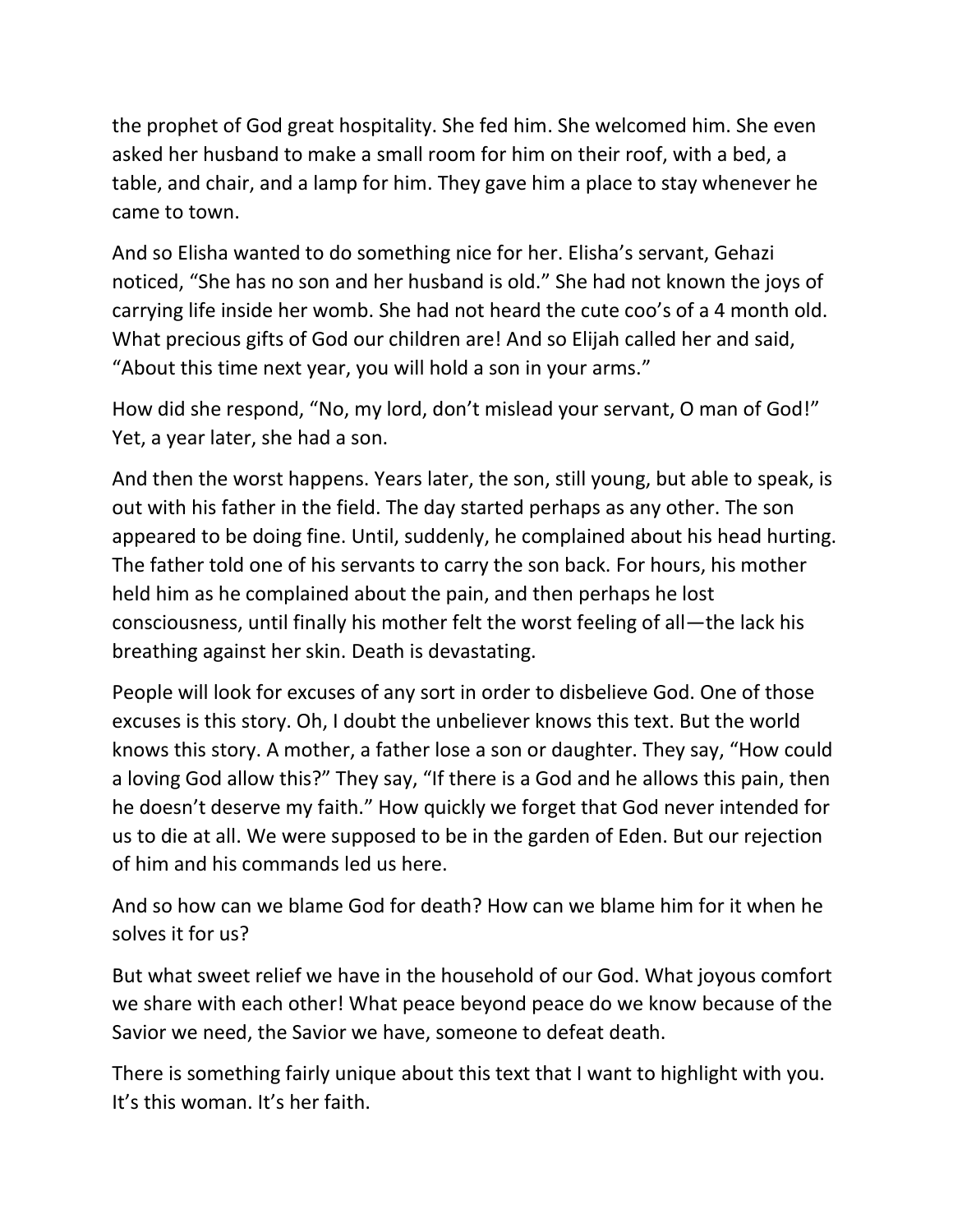She didn't ask for this son. Elisha had promised it. She had even told him, "Don't get my hopes up!" Yet, she had a son. And she knew him for what he was, a gift of God. God's grace in her life. A promise from God through his prophet to her: God loves me.

And so, when his son died in her arms, what did she do? Wail for days on end in grief? She would have had every right to. Did she shut herself off from the world? Who would have blamed her? Did she rail at God for this injustice of it all? The world would have applauded her. No, instead, you see faith shine brightly. She knew that God loved her. She remembered that love and she trusted in that love. In faith, she went back to Elijah, trusting that God would look after again. Was she grieving? Yes, any mother would. Faith didn't make her immune to sadness or the pain of death. It doesn't for us either. But she still trusted in God even during what I assume would have been the worst day of her life.

And God listened. And God provided an answer. A lot of details for this miracle are given that I'm not going to get into because they really don't matter. What matters is that Elijah went to her house, shut the door so that it was just the body and him. And by God's power restored the boy to life.

Now, how emotional do you think the mother was outside of that door? Was she listening in? Was she pacing? Was her husband there to comfort her? How do you think she would have reacted when she recognized the sound of her son sneezing? What a marvel when that door opened and she rushed to hold her son again, to feel his breath again, to inspect every inch of him and make sure that he was ok, and to hear him say, "I'm ok, mom."

There are people in this congregation that know precisely the emotions of this mother. There are people in my own extended family that know this pain of loss. Death is devastating. But remember this and have hope dear friends in Christ: The Savior we need has defeated death.

To do so, he tasted death. He felt its sting, personally. He endured it. In fact, he knows the human experience better than I do because he has already underwent death. And he lived again after it so that you would know that our God is bigger than death. No human doctor can do what God can do. No scientist can recreate this miracle.